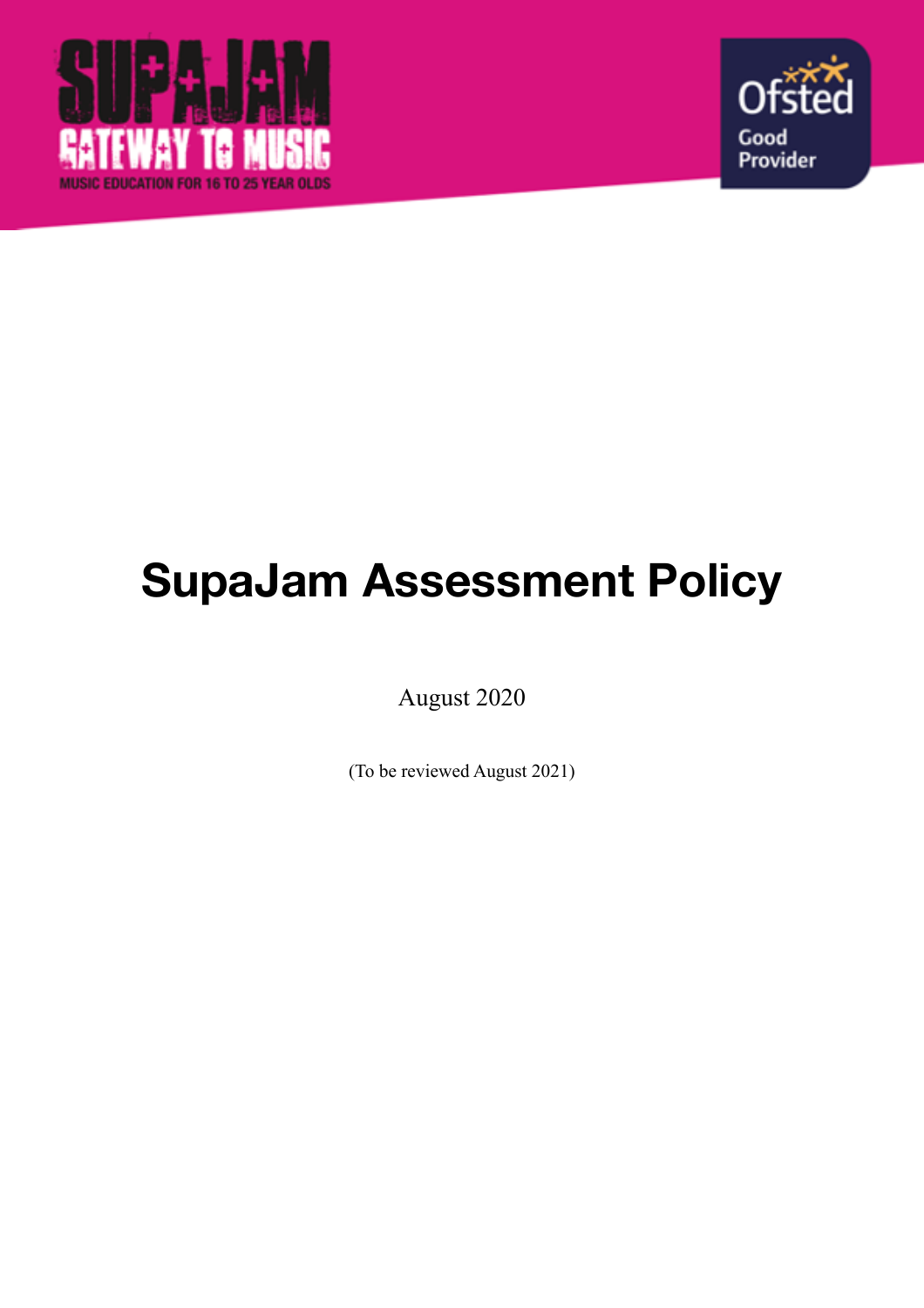## **Purpose of this document:**

This policy is to support the continuous improvement of internal and external assessment by providing guidelines for staff and students about their responsibilities in the process of assessment. This document will help ensure best practice in assessment and in internal and external verification/standardisation.

SupaJam will make every effort to ensure, through its Quality Assurance and Improvement systems and procedures, that students are able to achieve their qualification aims to the maximum of their ability and potential, supported by high quality assessment processes, and effective, timely feedback.

## **Student Assessment Entitlement:**

All students are entitled to receive assessment that is fair, rigorous, regular and appropriate for the courses and programmes being followed. It must also be ensured that assessment, verification, standardisation and moderation procedures are in accordance with awarding body requirements.

Students are entitled to assessment that will be used in planning, learning, and in monitoring students' progress. It will be sensitive to the needs of individual students, and reflect the context in which learning takes place, and where achievement is tracked, recorded and accredited. This also includes considering an accreditation of prior learning as part of planning.

Feedback of progress by students, against agreed criteria for assessment, is the cornerstone of this entitlement, and this must be clear, timely and transparent. This entitlement is regardless of ethnicity, gender, age, learning difficulty or disability.

#### **Vision:**

Assessment and reporting will provide students, teachers, parents and carers with accurate information as to the progress of students in relation to their programmes of study in line with National Standards, along with an understanding of steps for further progress.

# **Objectives:**

- To ensure all aspects of assessment are realistic in terms of teacher workload.
- To ensure assessment is used to inform planning, teaching and intervention in the classroom and across SupaJam.

#### **Assessment Principals:**

- 1. Assessments are designed to enable students to demonstrate achievement of the requirements of the units and elements of a programme.
- 2. Support, where appropriate, is offered to students to enable them to meet the required standards by providing equality of access to assessment, and through additional tutorial or learning support where individuals require this, in order to progress with their programme of study.
- 3. Special arrangements for assessment may be made where appropriate, and where prior agreement has been made with the Internal Verifier.
- 4. Clear guidelines are provided for assessors and students, both in the operation of formative assessment (initial marking) and summative assessment (final marking following any resub-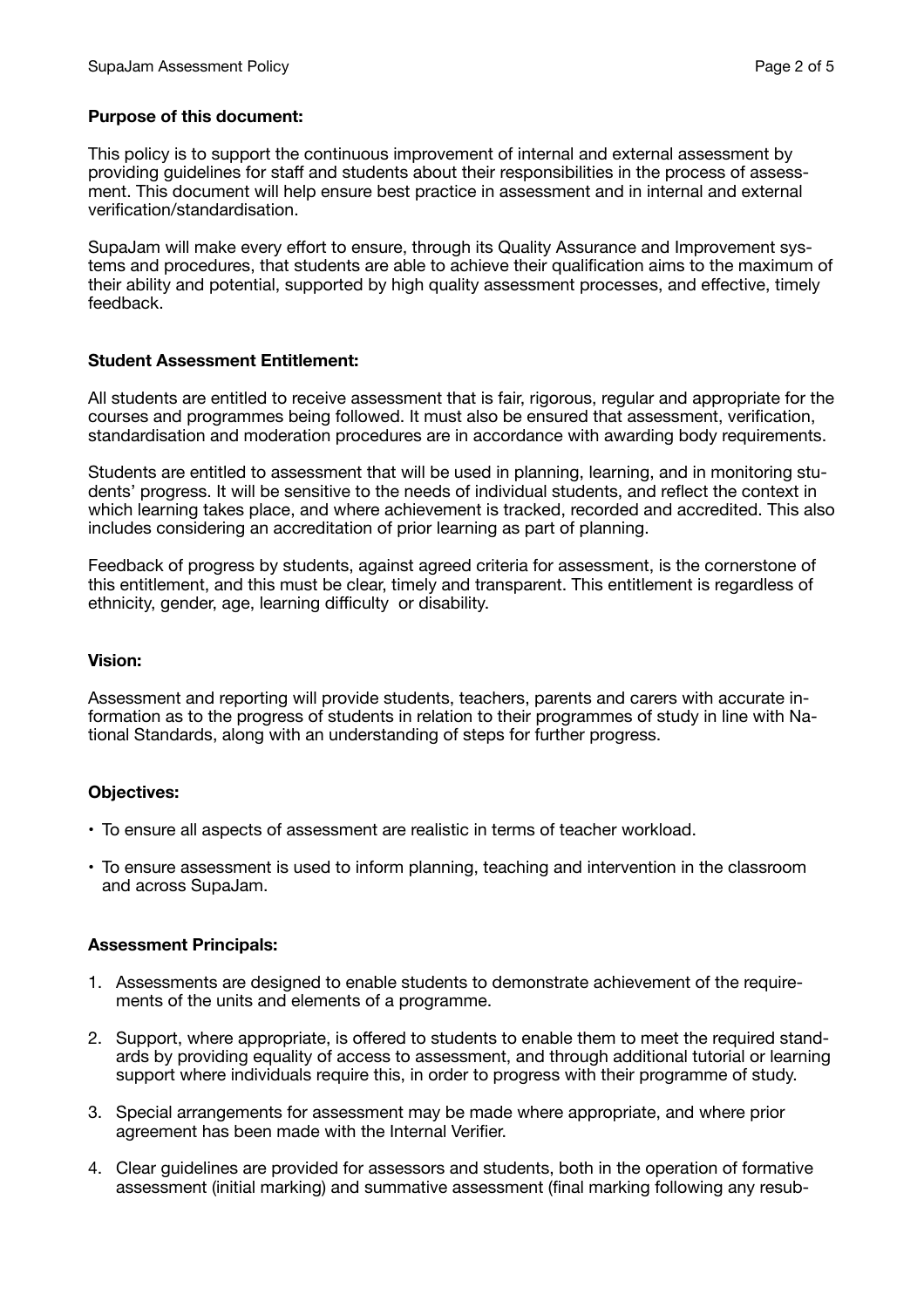mission) during the programmes and in the feedback of assessments to students, in order to enable them to plan and regulate the effectiveness of their own learning.

## **SupaJam operates an assessment policy which:**

- 1. Aims to provide fair, timely and informed feedback and assessments for all students.
- 2. Complies with the examination and assessment regulations of accredited awarding bodies and qualifications.
- 3. Includes a written procedure for appeals against unfair assessment. (Please refer to our Student Complaints, Conflicts of Interest and Appeals Procedure for more information.)
- 4. Entitles all students to initial diagnostic assessment and appropriate follow-up learning support for Maths, English and RSL Diplomas.
- 5. Assesses the support needs of all students upon entry, to be provided where needed.
- 6. Actively promotes SupaJam's Equality and Diversity Policy.

# **SupaJam's Responsibilities in the Assessment Process**

#### **SupaJam's aims:**

- 1. To provide all students with an outline of their programme and awarding body assessment requirements alongside details of appeals and malpractice policies/processes.
- 2. That all assessments will be accompanied by an assignment brief where appropriate, which clearly sates the criteria for successful completion of the assessment.
- 3. That learning objectives will be used in order to communicate to students what is expected for success within that lesson.
- 4. That during each lesson, teachers will systematically and effectively check every student's progress in relation to the learning objectives and plan effective intervention within that and subsequent lessons where needed.
- 5. That all processes of informal assessment relating to awarding bodies' requirements will be supervised by Administration, who will maintain records of entries, individual achievements by students and claim all and unit certification.
- 6. That Assessors and Internal Verifiers (IVs) will meet the awarding bodies requirements. Assessors/IVs in training will have their decisions countersigned by an approved Assessor/IV. Internal assessment will not be completed by an Internal Verifier on their own work, to ensure VACSR standards are met.
- 7. That sufficient internal assessments will be sampled through internal verification, to meet awarding body requirements. Samples will consist of 5 students or 20% of students per level of study (whichever is the lesser amount), ensuring that: a) every student has work internally verified at least once within the academic year, b) all RSL modules delivered in the academic year are sampled and, c) each individual assessor has their grading internally verified within the sample. Where IV samples produce reports of significant error or inaccurate grading responses, the sample will then be increased to a 50% or 100% sample; whichever the IQA feels is more appropriate in that instance.
- 8. That clear, effective and constructive feedback from all assessments will be provided to all students on a feedback sheet which will include marks/grades, written feedback and action planning.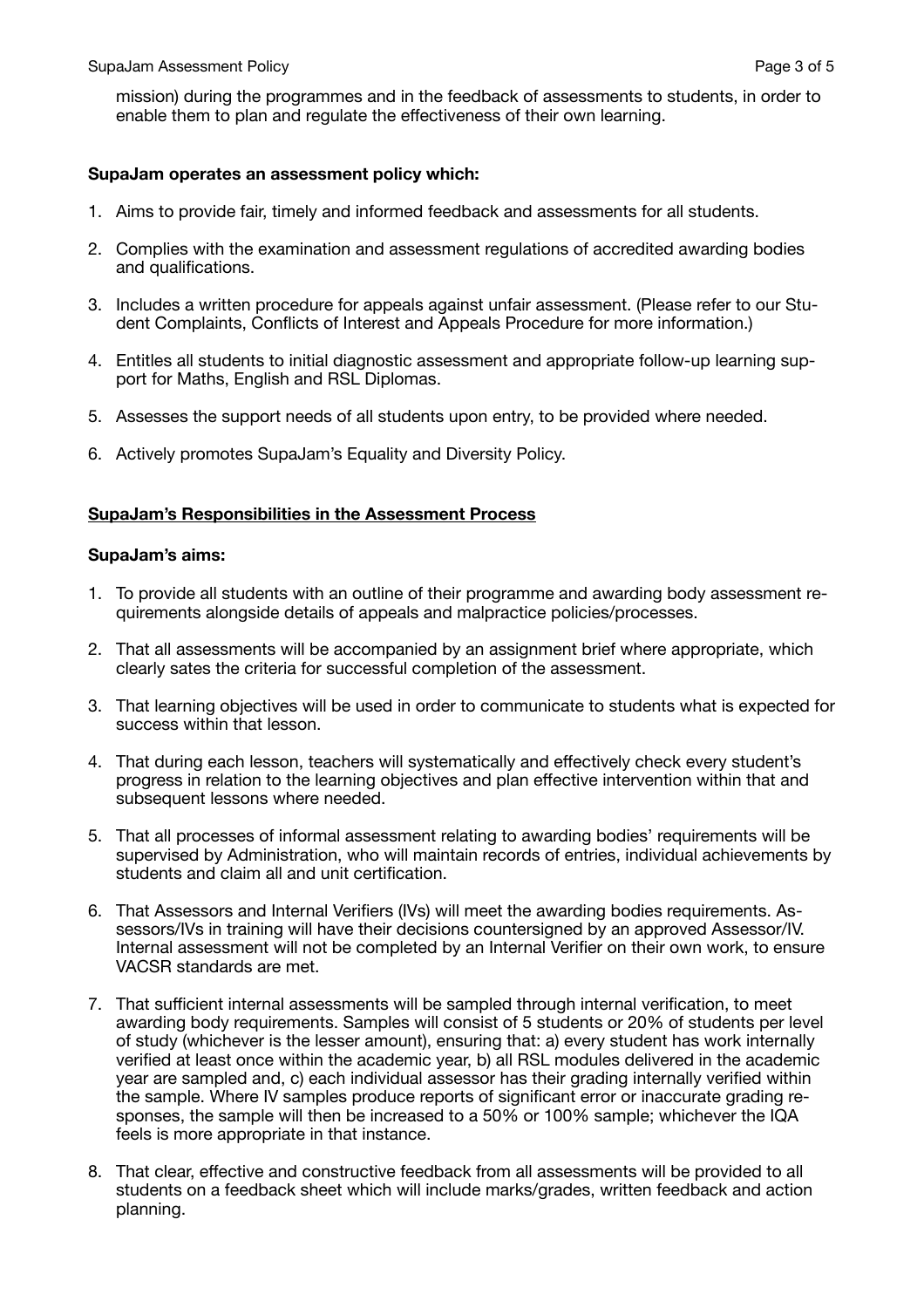- 9. That internal and external moderation will take place regularly, using students' assessed work/ portfolios, to meet the requirements of awarding bodies, ensuring appropriate standardisation of assessment and consistency by all staff involved within the assessment process.
- 10. To supply an appropriate amount of equipment and resources to support assessment, which will be maintained at a level to meet current awarding body requirements.
- 11. That opportunities to be re-assessed, to resubmit work or to appeal against an assessment decision will be made available to all students as appropriate, and in accordance with awarding body and qualification requirements.
- 12. SupaJam expects that students will undertake assessments and/or exams when they are at an appropriate level and standard to successfully achieve the required outcome. Where a student is unsuccessful in achieving their outcome, SupaJam will support a further resit.
- 13. That students will be given an opportunity to complete formal assessment/exams in a timely manner. Where a student is unsuccessful in achieving the formal assessment/exam, they will be given further opportunities to achieve within the academic year, where the examining windows/opportunities exist.
- 14. That standardisation activities are undertaken throughout the academic year to ensure consistency in assessment and informal verification, and that students' work meets the required standards.
- 15. To ensure that regular reviews of the students individual progress will be undertaken, which will incorporate constructive feedback from all relevant staff involved in assessing a students' progress. The level teacher will provide an overview of each student's overall progress against targets for assessment and will be responsible for reporting progress or improvement issues to the student, and/or parents if appropriate.
- 16. To provide regular and constructive reporting of both actual formative assessment outcomes and predictive summative assessment outcomes for students, parents and employers, as appropriate, and in accordance with awarding body requirements.
- 17. All SupaJam staff involved within a process of assessment will be provided with sufficient information training and up-to-date qualifications, where required, together with recent industrial experience, as appropriate, to meet an awarding body's requirements, and to fully implemented SupaJam's policy and guidelines regarding assessment.

# **The Students' Responsibilities in the Assessment Process:**

# **The student is required:**

- 1. To attend all classes punctually.
- 2. To produce work for formative and summative assessment, in line with awarding body requirements or for submission to an awarding body, as required by the assessor.
- 3. To undertake placement/residential commitments as required by course guidelines.
- 4. To attend examinations, assessments (including IV and EV visits) and submit work as required for assessment, providing in advance of an assessor's/IV meeting information on any exceptional personal circumstances which may have affected performance and which s/he may wish to be taken into account.
- 5. If the student fails to attend examinations, assessments (EV visits) or to submit/resubmit work for assessment without good cause, the assessors have the authority to deem that the student has failed the assessment.